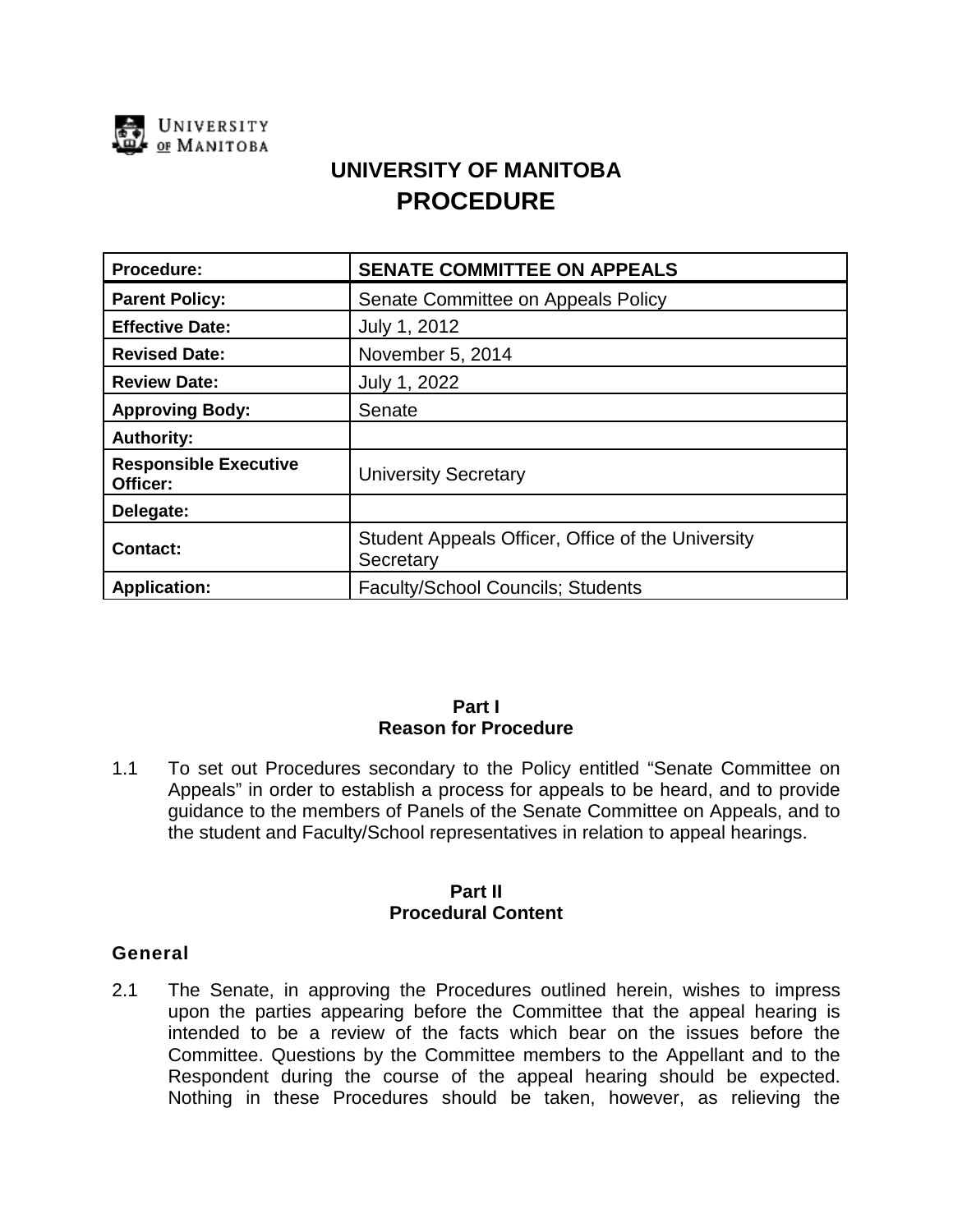Appellant of the responsibility of making a submission and presenting evidence in support of his/her appeal.

- 2.2 Prior to submitting an appeal to the Committee, the Appellant must have exhausted all procedures and appeal processes available to him/her within Department/Faculty/College/School councils, or their designated committees.
- 2.3 Appeals involving a specific course should be formally initiated through the Department/Faculty/School giving the course, while appeals relating to a program should be initiated through the Faculty/School responsible for the program.

# **Filing an Appeal**

- 2.4 An appeal along with all relevant documentation must be filed in the Office of the University Secretary within twenty (20) working days from the date on the letter of decision from the Faculty/School or until such time as the Chair may allow if a written request for an extension is made prior to the deadline.
- 2.5 If an Appellant files an appeal beyond the twenty (20) working days period, the Appellant must provide written reasons for the delay. The Chair shall have the discretion to extend the deadline for filing the appeal if it is determined that there are special circumstances which justify or excuse the delay. The Chair's decision is final and not appealable.
- 2.6 The Appellant must submit all documentation that will be relied on for the appeal and must include the following:
	- (a) a completed and signed Senate Committee on Appeals Appeal Form. The form is developed by the University Secretary with the advice of the Committee and is available at the Student Advocacy Office, the Office of the University Secretary and on the University of Manitoba website;
	- (b) a letter to the Chair clearly explaining the grounds for the appeal, with specific reference to section 2.5 of the Senate Committee on Appeals Policy;
	- (c) a copy of the letter of decision from the last appeal level;
	- (d) a copy of all of the documentation submitted to the last appeal level (no new documentation can be submitted at this time);
	- (e) the names of any witnesses, recognizing that calling them is at the discretion of the Chair (see subsection 2.35(b) of these Procedures); and
	- (f) if the Appellant intends to have a lawyer present at the appeal hearing, the name and address of the lawyer shall be provided at the time of filing the appeal.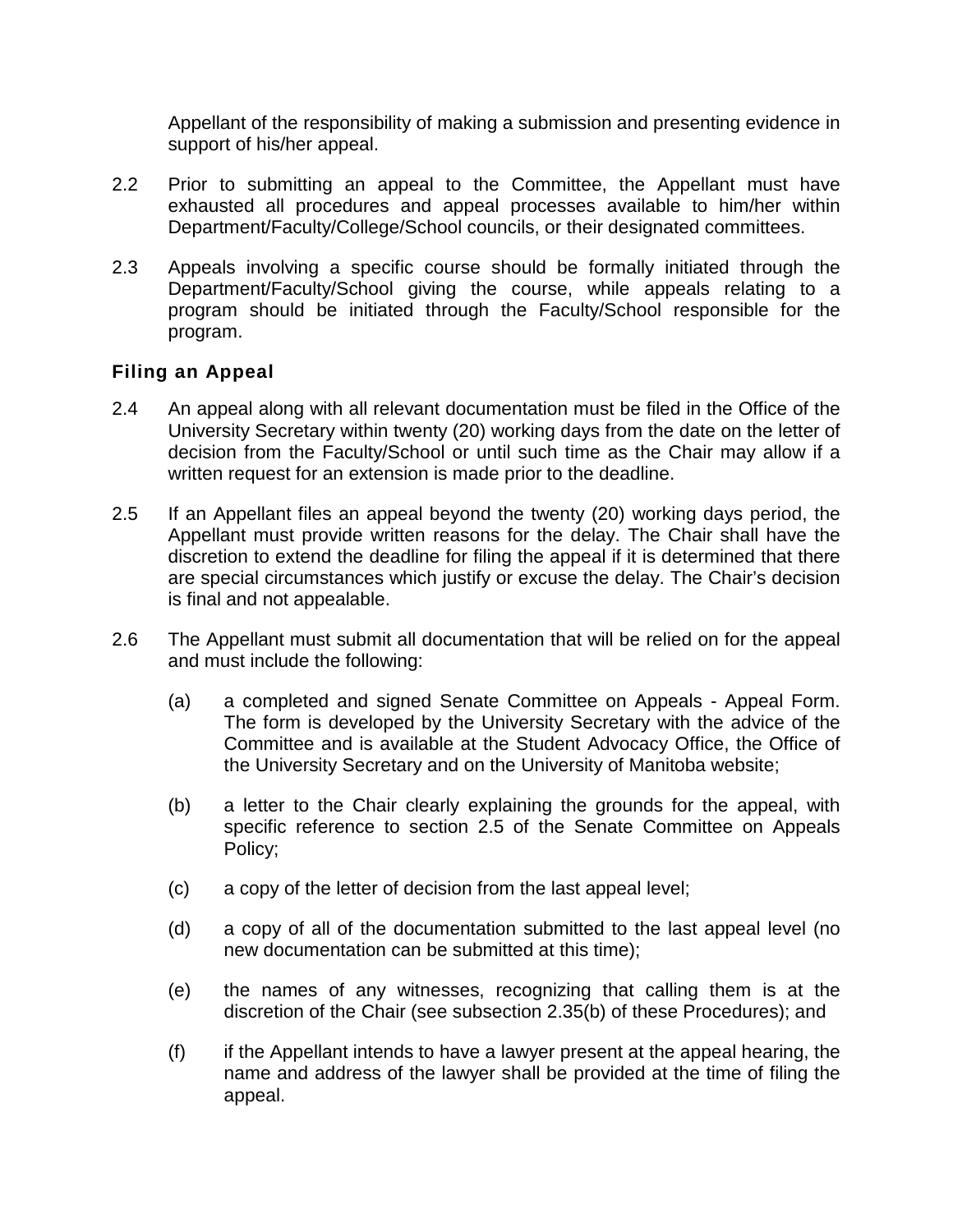All submitted documents are considered confidential and will be subject to the provisions of *The Freedom of Information and Protection of Privacy Act* and *The Personal Health Information Act.*

- 2.7 The remedy sought of the Committee shall not differ from that requested of the last appeal level unless extraordinary circumstances are presented.
- 2.8 It is the Appellant's responsibility to inform the Office of the University Secretary immediately of any change to his/her contact information. During the appeal process, the Office of the University Secretary may be required to contact the Appellant by letter, phone or email. If reasonable attempts at contact are unsuccessful, notice will be given by registered mail at the last known address of the Appellant or to the Appellant's spokesperson that, unless contact is made within thirty (30) days of the date of the notice, the appeal will be deemed to be abandoned and the file will be closed.
- 2.9 The Appellant shall have the right to be accompanied by a spokesperson:
	- (a) the Appellant shall, by completing an Authorization Form, have the right to waive his/her appearance at the hearing and be represented by a spokesperson. The Authorization Form is developed by the University Secretary with the advice of the Committee and is available at the Student Advocacy Office, at the Office of the University Secretary and on the University of Manitoba website;
	- (b) the spokesperson may be an advocate from the Student Advocacy Office, a representative from the University of Manitoba Students' Union, a representative from the Graduate Students' Association, a member of the university community not receiving payment for appearing, a member of the Appellant's immediate family or a lawyer. It is the Appellant's sole responsibility to ensure:
		- (i) that his/her spokesperson is familiar with the Senate Committee on Appeals Policy and Procedures;
		- (ii) the adequacy of his/her representation, if any; and
		- (iii) to pay for his/her own lawyer's fees, if any.

# **Panels**

- 2.10 The Chair shall convene a Panel to determine whether the Panel has jurisdiction, whether the Appellant has standing, whether there are sufficient grounds of appeal and to hear the appeal.
- 2.11 The Panel shall be prepared to convene as quickly as possible in those cases that require prompt action and, in general, shall attempt to handle all appeals with due dispatch.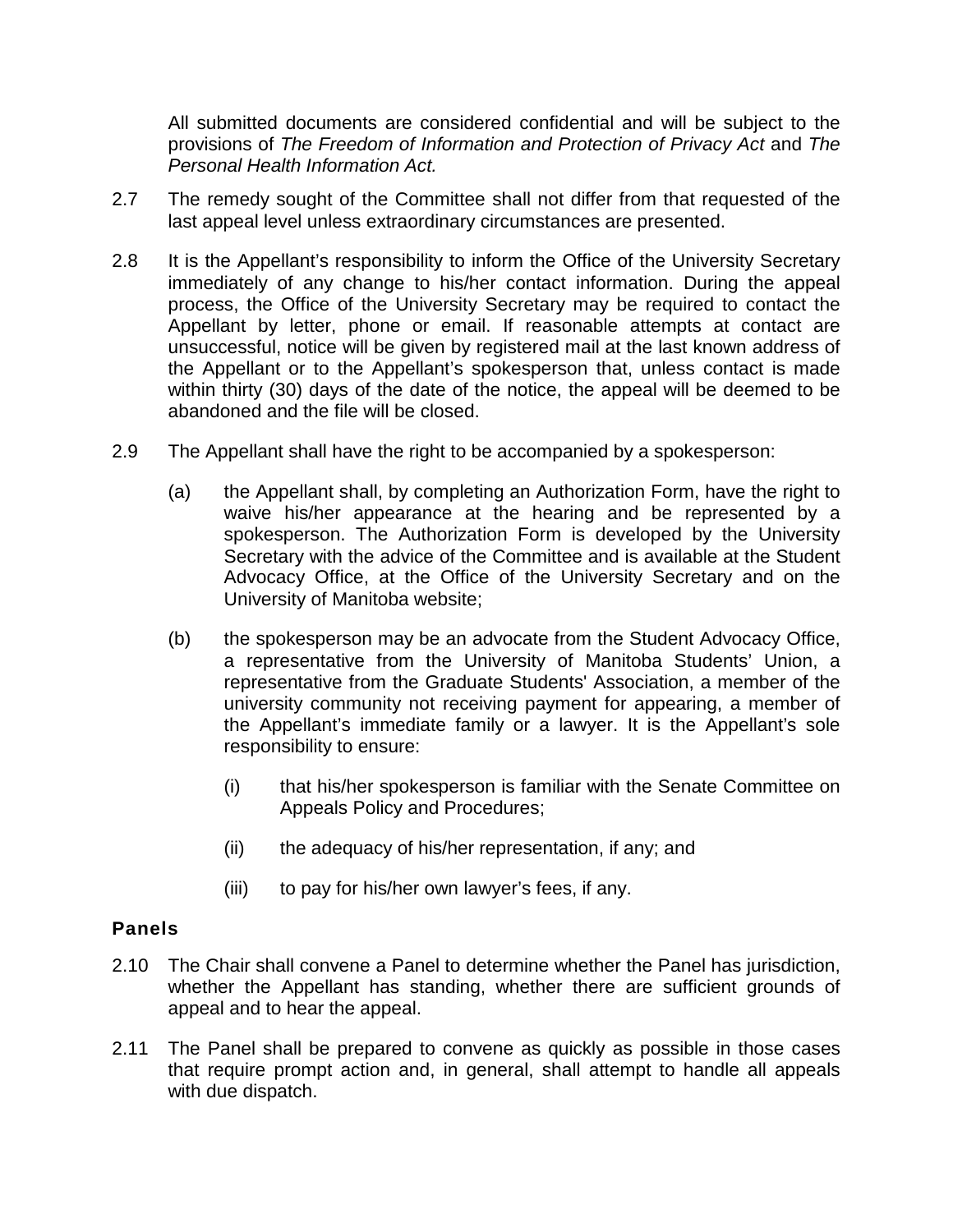- 2.12 A Panel shall consist of at least four (4) members, including the Chair, one (1) student and one (1) academic member.
- 2.13 A quorum of the Panel shall be a minimum of four (4) members, including the Chair, ensuring at least one (1) student and one (1) academic member are present.
- 2.14 If a member of the Panel informs the Chair that he/she is unable to sit on an appeal for any reason and quorum is compromised, a replacement will be sought from the remaining members of the Committee:
	- (a) if this is an urgent matter and the Chair is unable to secure a replacement, then the Chair shall request the University Secretary to take appropriate action to fill the vacancy;
	- (b) if quorum is compromised on the day of the appeal hearing, the Chair will offer both the Appellant and the Respondent the opportunity either to waive quorum and continue with the appeal hearing, or to have the hearing rescheduled as soon as possible. The appeal hearing will be rescheduled if either party so requests.
- 2.15 The evidence before the Panel will be weighed on a balance of probabilities.
- 2.16 The determination of all matters before the Panel will be decided by a simple majority.
- 2.17 The Chair will vote only in the event of a tie.
- 2.18 A member of the Panel shall be disqualified who:
	- (a) is an academic member of the Faculty or School in which the Appellant is registered for any course; or
	- (b) is a student currently registered in any course in the Faculty or School in which the Appellant is currently registered for any course; or
	- (c) is an individual who was involved in an earlier stage of decision making respecting the appeal; or
	- (d) is a member of the committee which was responsible for making the decision appealed; or
	- (e) is otherwise in a conflict of interest with either the Appellant or the Respondent.

An academic member or student who is a member of the Faculty of Health Sciences shall only be disqualified if they are a member of the same professional college as the Appellant.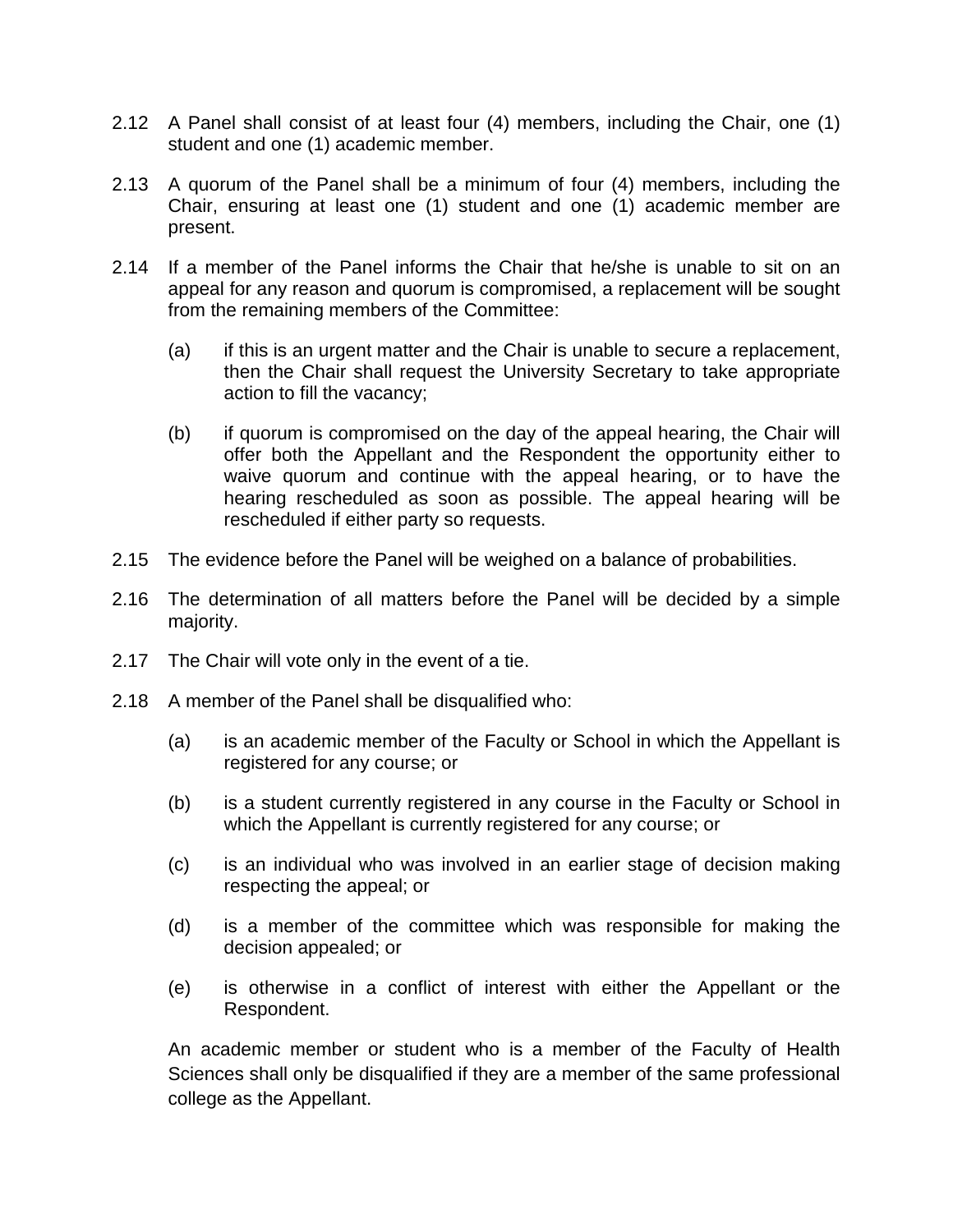- 2.19 Where a member of a Panel is challenged by the Appellant or the Respondent on grounds such as conflict of interest, bias or malice, the remaining members of the Panel shall consider the merits of the challenge and determine whether or not the member is disqualified from hearing the appeal. Should a challenge result in a loss of quorum, the Panel shall adjourn and a subsequent hearing shall be scheduled.
- 2.20 A staff member from the Office of the University Secretary will serve as a resource person and recording secretary for the meetings and appeal hearings. The recording secretary shall not have a vote.

# **Process**

- 2.21 A Panel shall be convened and will review, in camera, the Appellant's submission to determine whether the Committee has jurisdiction to hear the appeal, whether the Appellant has standing, and whether there are grounds for the appeal. The Chair, at his/her discretion, may invite the parties to make submissions on the question of jurisdiction or standing. The Chair shall direct the Panel that, in its consideration, the benefit of the doubt will always be given to the Appellant:
	- (a) if the Panel determines that there is no jurisdiction to hear the appeal, and/or the Appellant has no standing, and/or there are insufficient grounds to consider an appeal, the file shall be closed, the appeal will be deemed dismissed and the Appellant and the Respondent will be informed by letter (subsection 2.39(a) of these Procedures);
	- (b) if the Panel determines that there is jurisdiction to hear the appeal, the Appellant has standing, and there are sufficient grounds, the process shall continue.
- 2.22 The Office of the University Secretary shall inform the relevant Dean or Director in writing of the appeal, provide the Appellant's documentation, and request a written response within ten (10) working days, or until such time as the Chair may allow if a written request for an extension is made prior to the deadline.
- 2.23 The Chair shall have the discretion to extend the deadline for filing the response if it is determined that there are special circumstances which justify or excuse the delay. The Chair's decision is final and not appealable.
- 2.24 If the deadline is not met, the appeal will proceed without the Respondent's written submission.
- 2.25 The Faculty/School must submit all documentation that the Respondent will rely on for the appeal hearing and must include the following:
	- (a) a letter to the Chair clearly outlining the response to the appeal;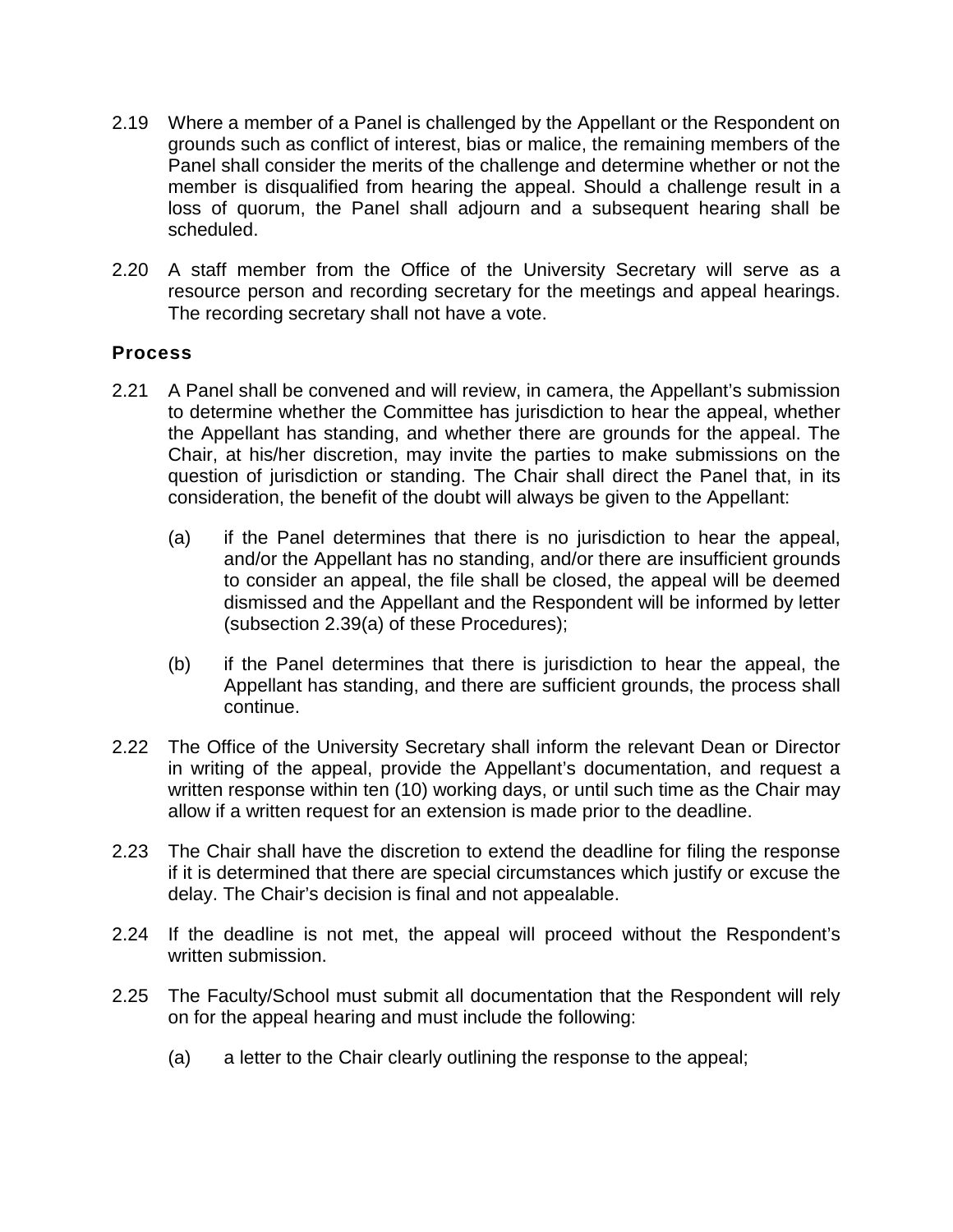- (b) a copy of the appeal documentation submitted by the Appellant to the last appeal level, unless already submitted by the Appellant;
- (c) a copy of the documentation the Respondent relied upon to make his/her decision at the last appeal level (no new documentation can be submitted at this time);
- (d) a recommendation on the preference of holding those parts of the appeal hearing, receiving statements from the Appellant and others in closed or open session;
- (e) a list of the names and responsibilities of those individuals representing the Respondent at the appeal hearing;
- (f) the names of any witnesses, recognizing that calling them is at the discretion of the Chair (see subsection 2.35(b) of these Procedures); and
- (g) if the Respondent intends to have a lawyer present at the appeal hearing, the name and address of the lawyer shall be provided at the time of filing the response.

All submitted documents are considered confidential and will be subject to the provisions of *The Freedom of Information and Protection of Privacy Act* and *The Personal Health Information Act*.

- 2.26 The Appellant, his/her spokesperson, if any, the Respondent and Panel members will be provided with a written notice of the appeal hearing date, place and time.
- 2.27 The Office of the University Secretary shall distribute the Appellant's submission and the Respondent's submission to the Appellant, the Respondent and the Panel members.
- 2.28 An Appellant may withdraw his/her appeal by completing a signed Withdrawal of Appeal Form. The form is developed by the University Secretary with the advice of the Committee and is available at the Student Advocacy Office, at the Office of the University Secretary and on the University of Manitoba website.

## **At the Appeal hearing**

- 2.29 An Appellant who fails to attend a scheduled appeal hearing may have the appeal considered on the basis of the Appellant's written submission, the presentation of the Appellant's designated spokesperson, if any, and the verbal and written submissions made by the Respondent.
- 2.30 The Panel, in camera, shall decide whether to hear the appeal in open or closed session taking into account the preferences of both the Appellant and the Respondent. If there is any disagreement between the Appellant and the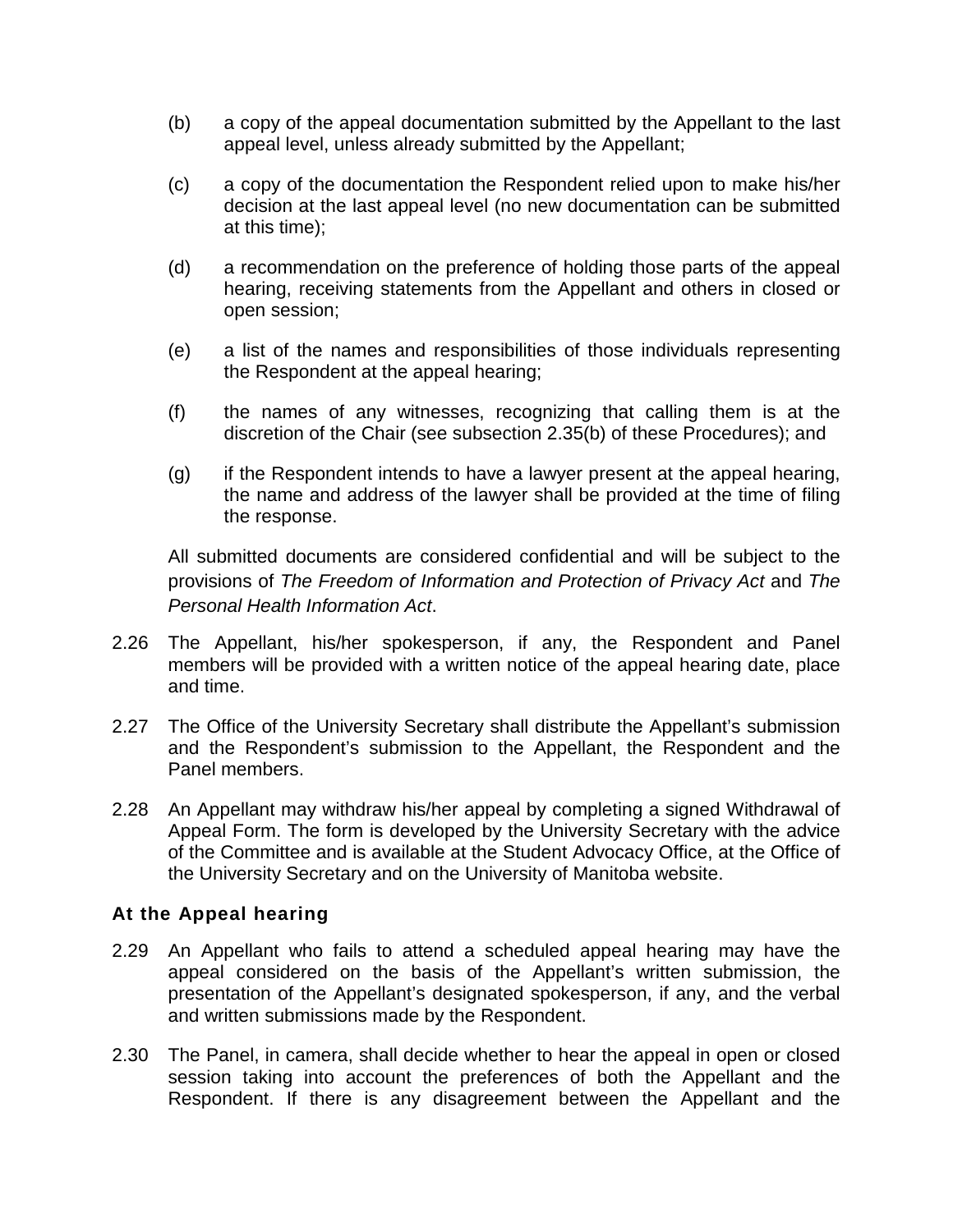Respondent on this point, the Panel may ask both parties to present submissions or to answer questions. The Panel may, at the request of either party, or on its own initiative, decide to move from open to closed session or vice-versa at any stage in the appeal hearing.

- 2.31 If the appeal hearing is in closed session, no observers may be present in the room. If the appeal hearing is in open session, any observers present will not be allowed to contribute in any way to the proceedings. Regardless of open or closed status, no electronic or other recording devices will be permitted.
- 2.32 All Panel members, the Appellant and/or the spokesperson, if any, and the Respondent and/or the spokesperson, if any, will have standing to speak during the appeal hearing.
- 2.33 The Chair will invite both parties to enter the hearing room and announce whether the appeal hearing is to be in closed or open session or request to hear from the parties if there is a disagreement (section 2.30 of these Procedures).
- 2.34 The Chair shall introduce all parties and outline the appeal hearing process, including the identification of all individuals with standing. The Chair shall ask both parties if they have any questions about the process involved in the appeal hearing and/or the guidelines under which the Panel operates.
- 2.35 During the appeal hearing, the Chair:
	- (a) may limit oral evidence or oral submissions based on relevance, repetition or privacy;
	- (b) will not normally permit evidence from witnesses;
	- (c) determines all questions on admissibility of evidence and the appeal hearing process;
	- (d) may allow the submission of new information by the Appellant or the Respondent only with the consent of the opposing party;
	- (e) may seek legal advice. However, the Panel will consider all matters relating to the interpretation of Senate, Faculty/School/College/ Department governing documents.
- 2.36 The appeal hearing must recess if any Panel member or individual with standing leaves the room temporarily. Either party may request a recess at any point in the appeal hearing. Such a request shall not be unreasonably denied.
- 2.37 The Panel may, on its own initiative, decide to call, during the appeal hearing, additional resource individuals for further clarification on any issue raised in the appeal.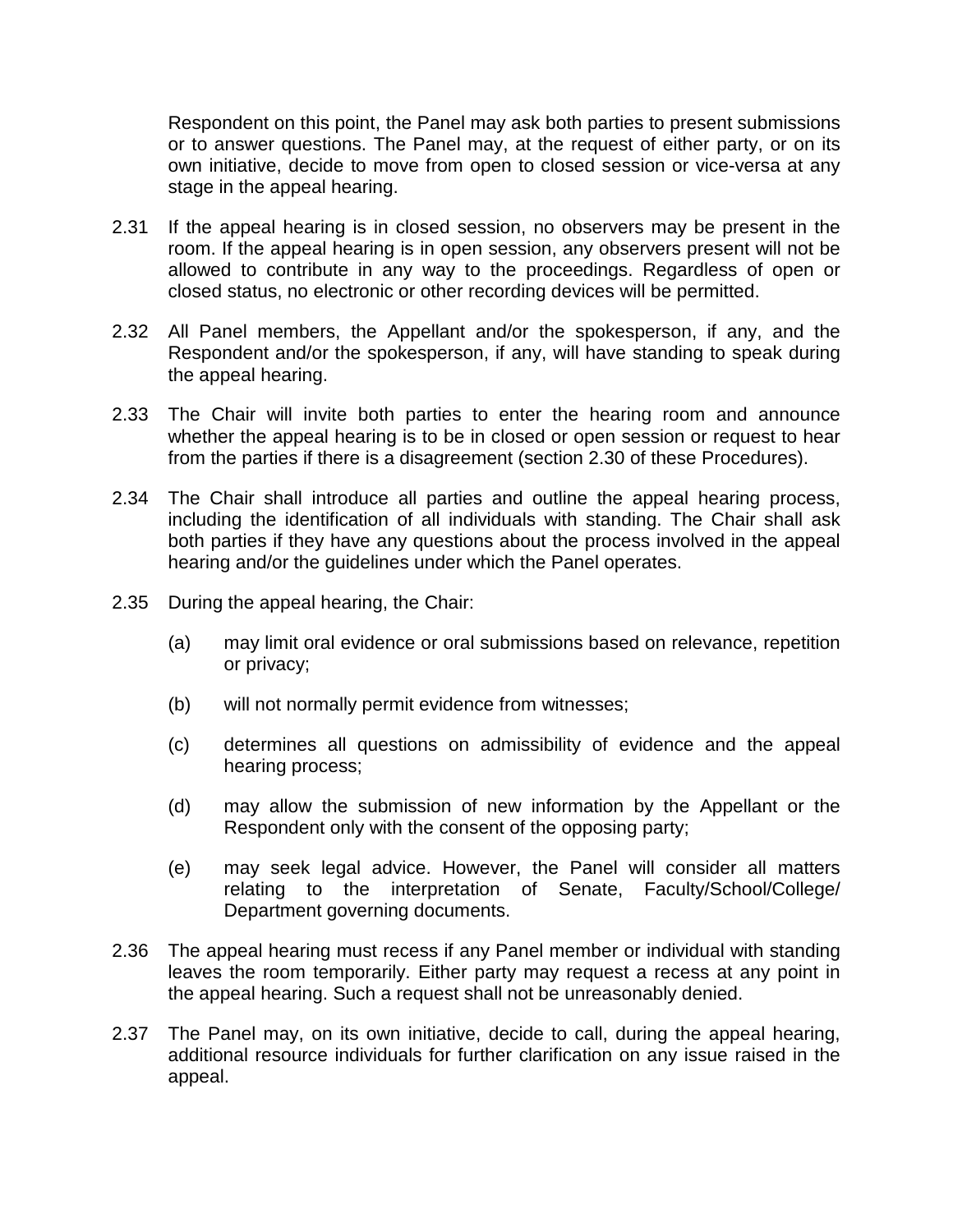- 2.38 The appeal hearing shall proceed as follows:
	- (a) the Chair shall ask the Appellant, or his/her spokesperson, if any, to make an oral statement to the Panel. If the Appellant wishes to make such a statement it may be used to summarize, elaborate upon, or explain the Appellant's written submission;
	- (b) the Chair shall invite members of the Panel to ask questions arising from the Appellant's oral statement and submitted documentation. Cross examination will not be permitted. The Respondent is allowed to ask questions for clarification pertaining to the statement through the Chair;
	- (c) the Chair shall ask the Respondent, or his/her spokesperson, if any, to make an oral statement summarizing or elaborating his/her response;
	- (d) the Chair shall invite members of the Panel to ask questions arising from the Respondent's oral statement and submitted documentation. Cross examination will not be permitted. The Appellant is allowed to ask questions for clarification pertaining to the statement through the Chair;
	- (e) after both parties have presented their statements, Panel members may ask further questions of either party seeking clarification or additional information;
	- (f) when the Panel is satisfied that it has acquired all of the necessary information, the Chair shall ask each party to make a closing statement;
	- (g) after both parties have presented their closing statements, the Chair shall temporarily dismiss both parties, and the Panel shall commence its deliberations, in camera;
	- (h) once the Panel enters its deliberations, it shall be polled by the Chair to determine if they have sufficient information to arrive at a decision or if additional information is required;
	- (i) if the Panel determines that it has received all of the necessary information to come to a decision, the Chair shall release both parties;
	- (j) if the Panel determines that more information is required, the Chair will recall the parties into the hearing room. Normally, the Panel will receive the additional information through further questions posed to either the Appellant or the Respondent. However, if more detailed information is required, the Panel may reconvene at a later date at which time both parties have the right to be present;
	- (k) the Panel shall complete its deliberations and voting in camera.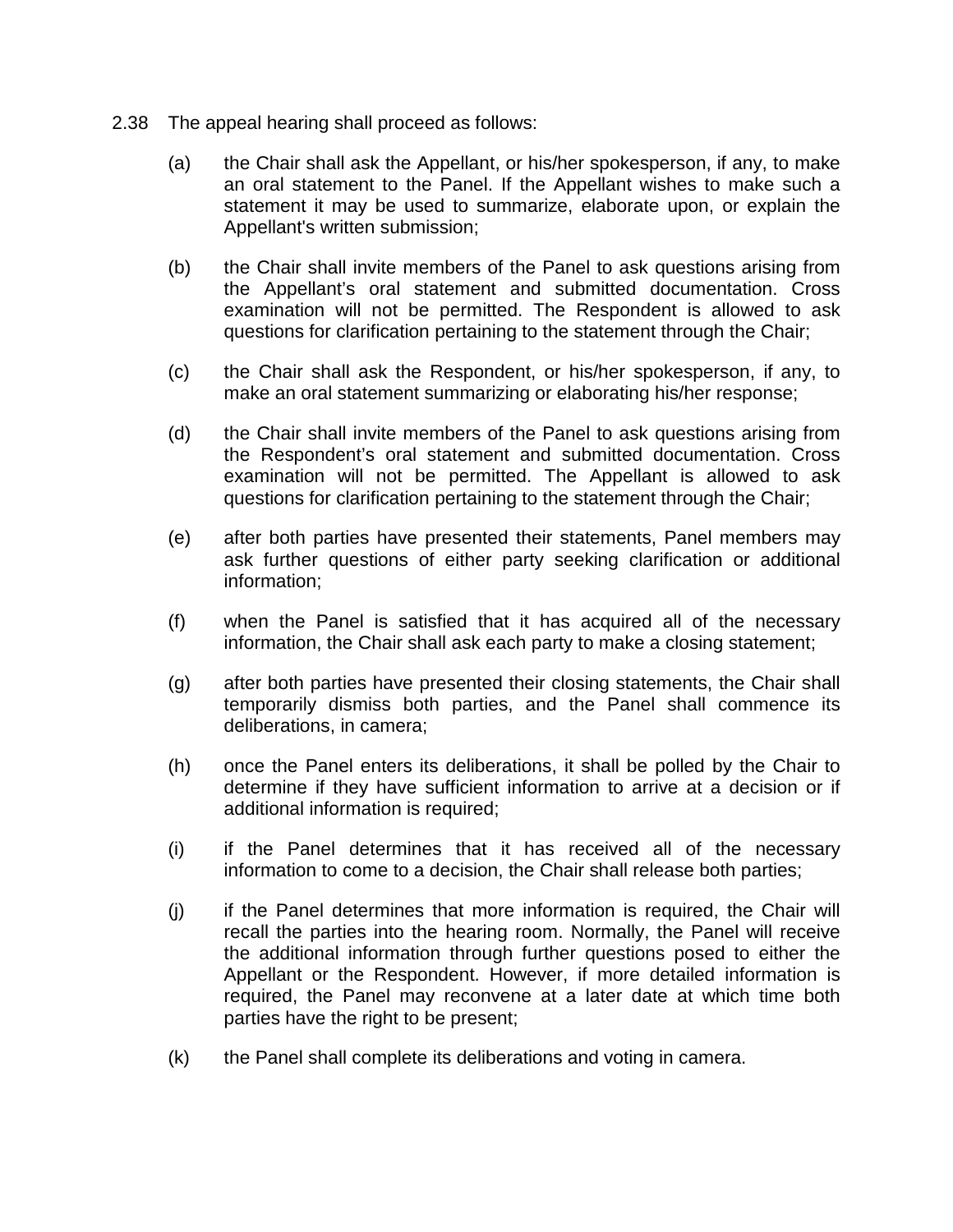- 2.39 The Chair of the Panel shall, after a decision has been made, report the results of that decision in writing to the Appellant and the Respondent, and/or their spokespersons, if any. The letter shall include either:
	- (a) that there is no jurisdiction to hear the appeal, the Appellant has no standing, and/or that there are insufficient grounds to proceed to an appeal hearing; or
	- (b) a brief summary of the following:
		- (i) the facts of the appeal;
		- (ii) the issues of the appeal; and
		- (iii) brief reasons for the decision of the Committee with specific reference to section 2.5 of the Senate Committee on Appeals Policy.
- 2.40 All members of the Panel will keep all materials and information used for the appeal in strict confidence and, following the appeal hearing, surrender such materials to the recording secretary who will arrange to have the materials destroyed in a confidential manner.
- 2.41 Files on completed cases shall be retained by the University Secretary and shall remain confidential.

# **Appeal Decisions Requiring Subsequent Senate Approval**

- 2.42 If the Panel, upon hearing an appeal regarding "graduation notwithstanding a deficiency", wishes to recommend that Senate award a degree, the Appellant shall be informed of the decision but with the explicit warning: "It is Senate's prerogative to agree or disagree with the adequacy of the reasons given by the Committee for such action. You must, therefore, await the final decision by Senate to award or not award your degree."
- 2.43 If the Panel, upon hearing an appeal regarding the selection of awards requiring Senate approval, wishes to recommend that Senate confer the award, the Appellant shall be informed of the decision but with the explicit warning: "It is Senate's prerogative to agree or disagree with the adequacy of the reasons given by the Committee for such action. You must, therefore, await the final decision by Senate."
- 2.44 In time-sensitive circumstances where the presentation of the award would occur at a convocation before the next scheduled Senate meeting, a special meeting of Senate may be convened to consider the recommendation of the Committee.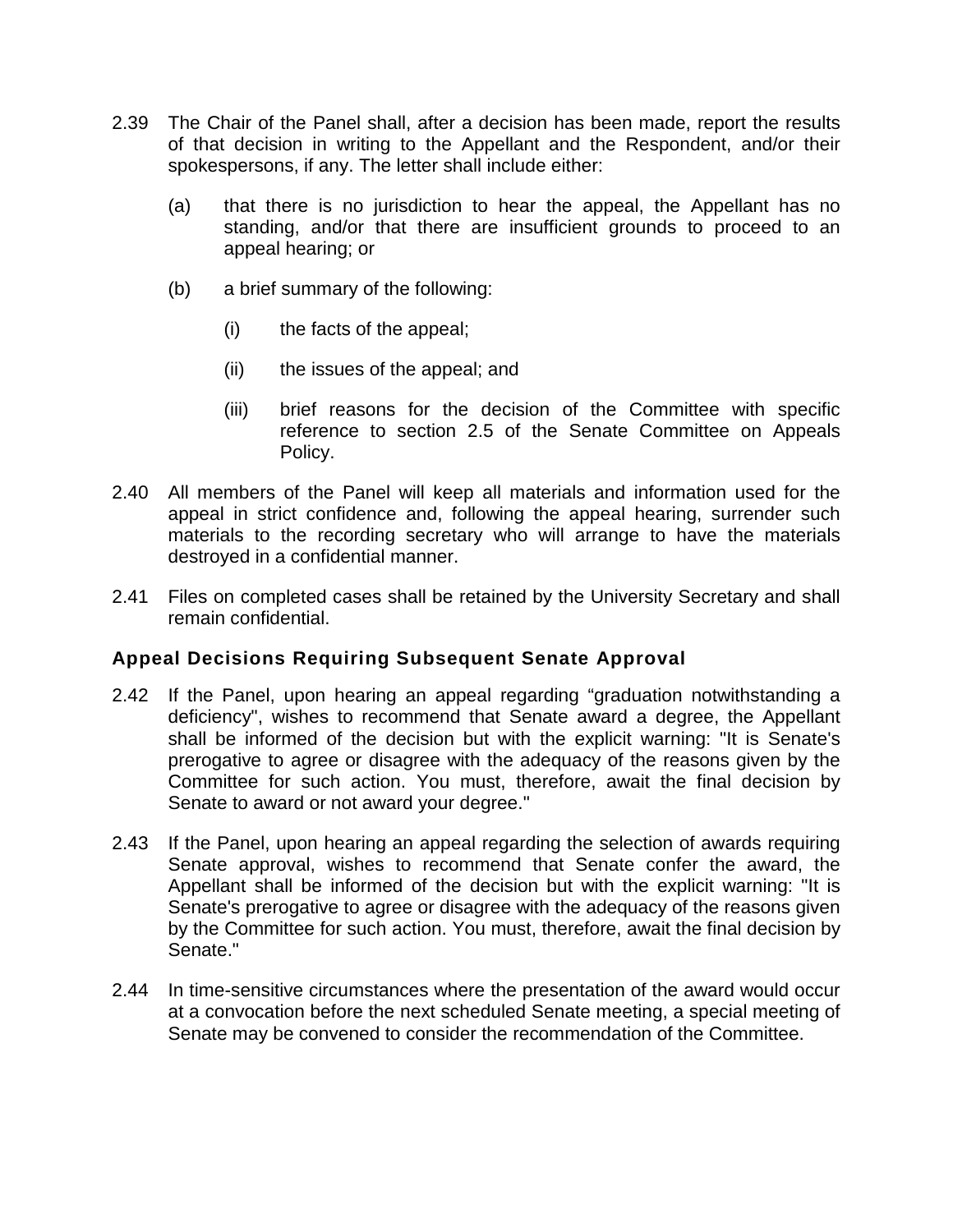## **Periodic Reports to Senate**

2.45 The Chair shall report the action taken, if any, on each appeal to Senate in such a manner as to preserve confidentiality.

#### **Part III Accountability**

- 3.1 The Office of Legal Counsel is responsible for advising the University Secretary that a formal review of this Procedure is required.
- 3.2 The University Secretary is responsible for the implementation, administration and review of this Procedure.
- 3.3 Faculty/School Councils and Students are responsible for complying with this Procedure.

#### **Part IV Review**

- 4.1 Governing Document reviews shall be conducted every ten (10) years. The next scheduled review date for this Procedure is July 1, 2022.
- 4.2 In the interim, this Procedure may be revised or repealed if:
	- (a) the University Secretary or Approving Body deems it necessary or desirable to do so;
	- (b) the Procedure is no longer legislatively or statutorily compliant; and/or
	- (c) the Procedure is now in conflict with another Governing Document.
	- (d) the Parent Policy is revised or repealed.

#### **Part V Effect on Previous Statements**

- 5.1 This Procedure supersedes all of the following:
	- (a) academic and admission regulations and any resolutions on the subject matter contained herein;
	- (b) Academic Appeals Procedures and Guidelines Policy (revised February 1, 1989 and April 5, 2000);